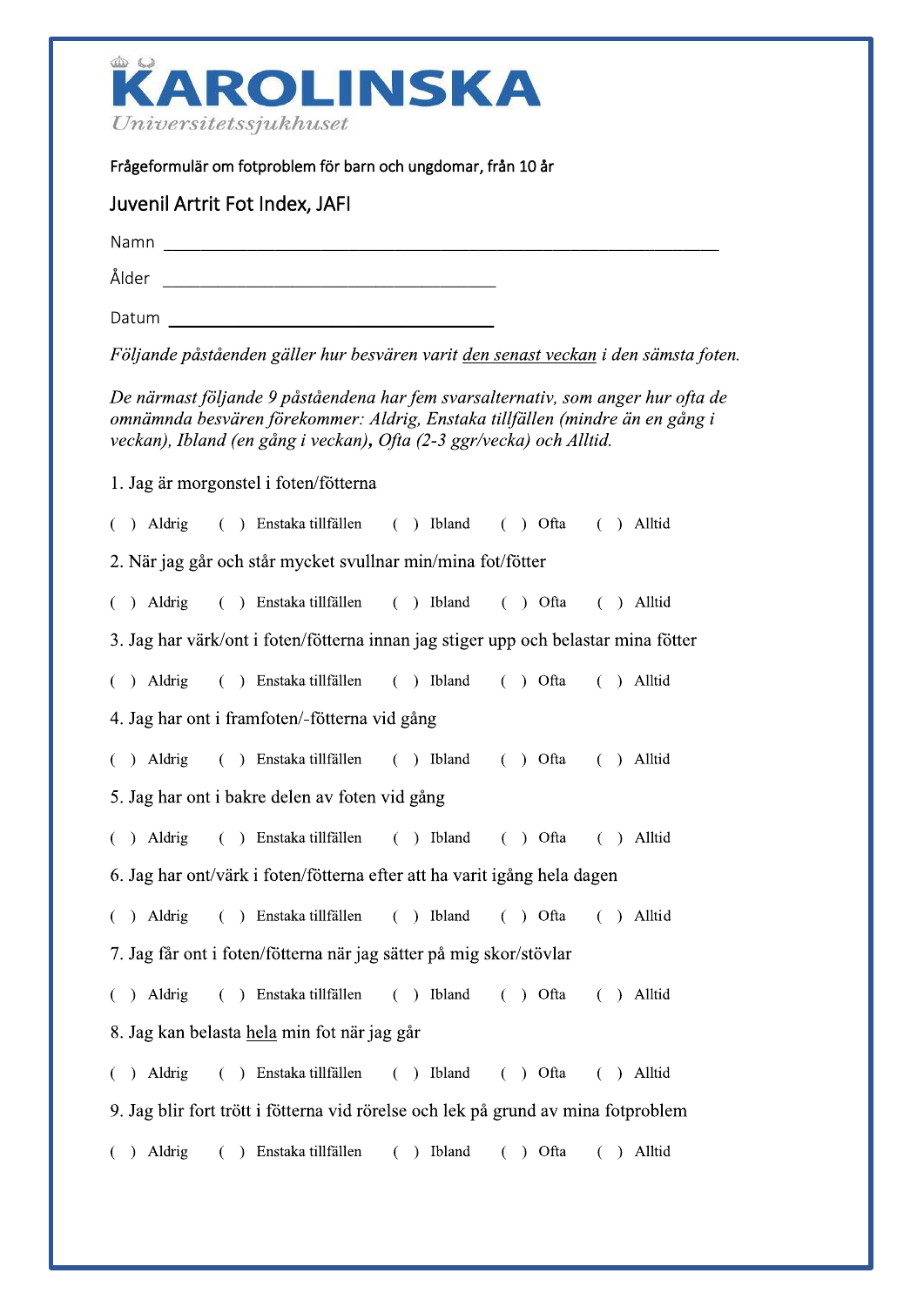

Nästa 14 påståenden har fem svarsalternativ. Fortfarande handlar det om hur besvären varit den senast veckan.

| 10. Jag är ostadig/har dålig balans när jag går barfota                                                      |  |  |                                                                  |  |  |  |  |  |  |  |  |  |
|--------------------------------------------------------------------------------------------------------------|--|--|------------------------------------------------------------------|--|--|--|--|--|--|--|--|--|
|                                                                                                              |  |  | () Aldrig () Enstaka tillfällen () Ibland () Ofta () Alltid      |  |  |  |  |  |  |  |  |  |
| 11. Jag är ostadig/har dålig balans när jag går med skor                                                     |  |  |                                                                  |  |  |  |  |  |  |  |  |  |
|                                                                                                              |  |  | () Aldrig () Enstaka tillfällen () Ibland () Ofta () Alltid      |  |  |  |  |  |  |  |  |  |
| 12. Jag avbryter rörelse och lek på grund av mina fotproblem                                                 |  |  |                                                                  |  |  |  |  |  |  |  |  |  |
|                                                                                                              |  |  | () Aldrig () Enstaka tillfällen () Ibland () Ofta () Alltid      |  |  |  |  |  |  |  |  |  |
| 13. Jag undviker rörelse och lek på grund av mina fotproblem                                                 |  |  |                                                                  |  |  |  |  |  |  |  |  |  |
|                                                                                                              |  |  | () Aldrig () Enstaka tillfällen () Ibland () Ofta () Alltid      |  |  |  |  |  |  |  |  |  |
| 14. Jag kan utan svårighet gå fort trots mina fotproblem                                                     |  |  |                                                                  |  |  |  |  |  |  |  |  |  |
|                                                                                                              |  |  | () Aldrig () Enstaka tillfällen () Ibland () Ofta () Alltid      |  |  |  |  |  |  |  |  |  |
| 15. Jag kan utan svårighet gå barfota trots mina fotproblem                                                  |  |  |                                                                  |  |  |  |  |  |  |  |  |  |
|                                                                                                              |  |  | () Aldrig () Enstaka tillfällen () Ibland () Ofta () Alltid      |  |  |  |  |  |  |  |  |  |
| 16. Jag kan utan svårighet gå så långt jag vill trots mina fotproblem                                        |  |  |                                                                  |  |  |  |  |  |  |  |  |  |
|                                                                                                              |  |  | ( ) Aldrig ( ) Enstaka tillfällen ( ) Ibland ( ) Ofta ( ) Alltid |  |  |  |  |  |  |  |  |  |
| 17. Jag kan utan svårighet gå i ojämn terräng, det vill säga i skogen eller backar, trots<br>mina fotproblem |  |  |                                                                  |  |  |  |  |  |  |  |  |  |
|                                                                                                              |  |  | ( ) Aldrig ( ) Enstaka tillfällen ( ) Ibland ( ) Ofta ( ) Alltid |  |  |  |  |  |  |  |  |  |
| 18. Jag kan utan svårighet gå i trappa trots mina fotproblem                                                 |  |  |                                                                  |  |  |  |  |  |  |  |  |  |
|                                                                                                              |  |  | ( ) Aldrig ( ) Enstaka tillfällen ( ) Ibland ( ) Ofta ( ) Alltid |  |  |  |  |  |  |  |  |  |
| 19. Jag kan utan svårighet springa en kort sträcka (ca 20 m) trots mina fotproblem                           |  |  |                                                                  |  |  |  |  |  |  |  |  |  |
|                                                                                                              |  |  | ( ) Aldrig ( ) Enstaka tillfällen ( ) Ibland ( ) Ofta ( ) Alltid |  |  |  |  |  |  |  |  |  |
| 20. Jag kan utan svårighet springa en längre sträcka (ca 100 m) trots mina fotproblem                        |  |  |                                                                  |  |  |  |  |  |  |  |  |  |
|                                                                                                              |  |  | ( ) Aldrig ( ) Enstaka tillfällen ( ) Ibland ( ) Ofta ( ) Alltid |  |  |  |  |  |  |  |  |  |
| 21. Jag kan utan svårighet hitta bekväma skor                                                                |  |  |                                                                  |  |  |  |  |  |  |  |  |  |
|                                                                                                              |  |  | ( ) Aldrig ( ) Enstaka tillfällen ( ) Ibland ( ) Ofta ( ) Alltid |  |  |  |  |  |  |  |  |  |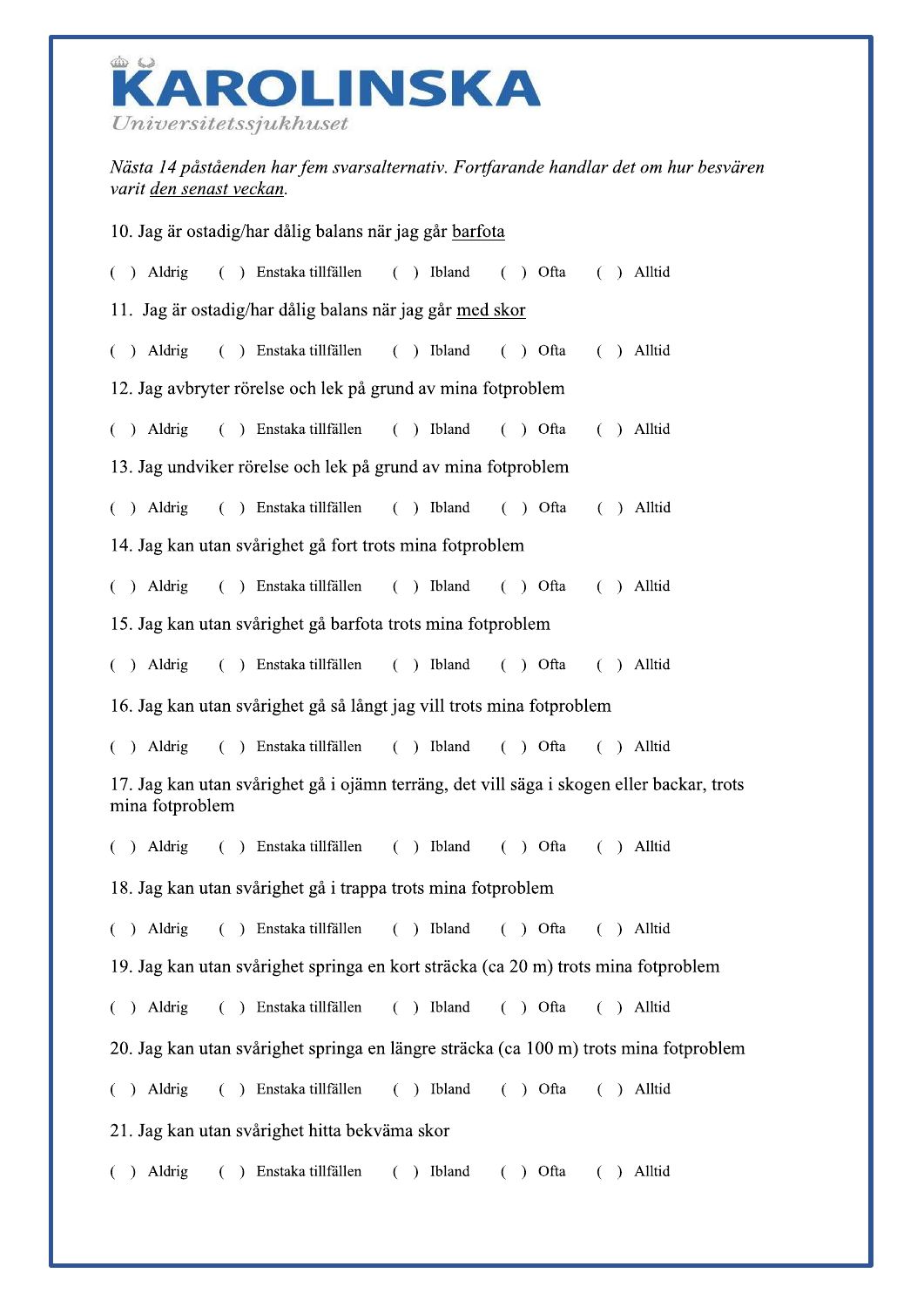

## 22. Jag känner mig ledsen över mina fotproblem

() Enstaka tillfällen  $( )$  Ibland  $( )$  Aldrig  $( )$  Ofta  $( )$  Alltid

23. Jag känner mig orolig för att inte kunna delta i rörelse och aktivitet som jag vill på grund av mina fotproblem

 $( )$  Aldrig  $( )$  Enstaka tillfällen  $( )$  Ibland  $( )$  Ofta  $( )$  Alltid

Nästa 5 påståenden har fem svarsalternativ. Fortfarande handlar det om hur besvären varit den senast veckan.

24. Mina fotproblem hindrar mig från deltagande i fysiska aktiviteter, till exempel skolidrotten, dans, sport, fritidsaktiviteter

 $( )$  Aldrig  $( )$  Enstaka tillfällen  $( )$  Ibland  $( )$  Ofta  $( )$  Alltid

25. Mina fotproblem hindrar mig från deltagande i sociala aktiviteter till exempel utflykter med skolan, umgänge med kamrater efter skoltid, biobesök

 $( )$  Aldrig ( ) Enstaka tillfällen  $( )$  Ibland  $( )$  Ofta  $( )$  Alltid

26. Jag behöver skjuts till skolan (bil/buss) istället för att gå på grund av mina fotproblem

 $( )$  Aldrig () Enstaka tillfällen  $( )$  Ibland  $( )$  Ofta  $( )$  Alltid  $( )$  Ej aktuellt

27. Det är svårt för omgivningen att förstå hur mina fotproblem påverkar mig

 $( )$  Aldrig () Enstaka tillfällen  $( )$  Ibland  $( )$  Ofta  $( )$  Alltid